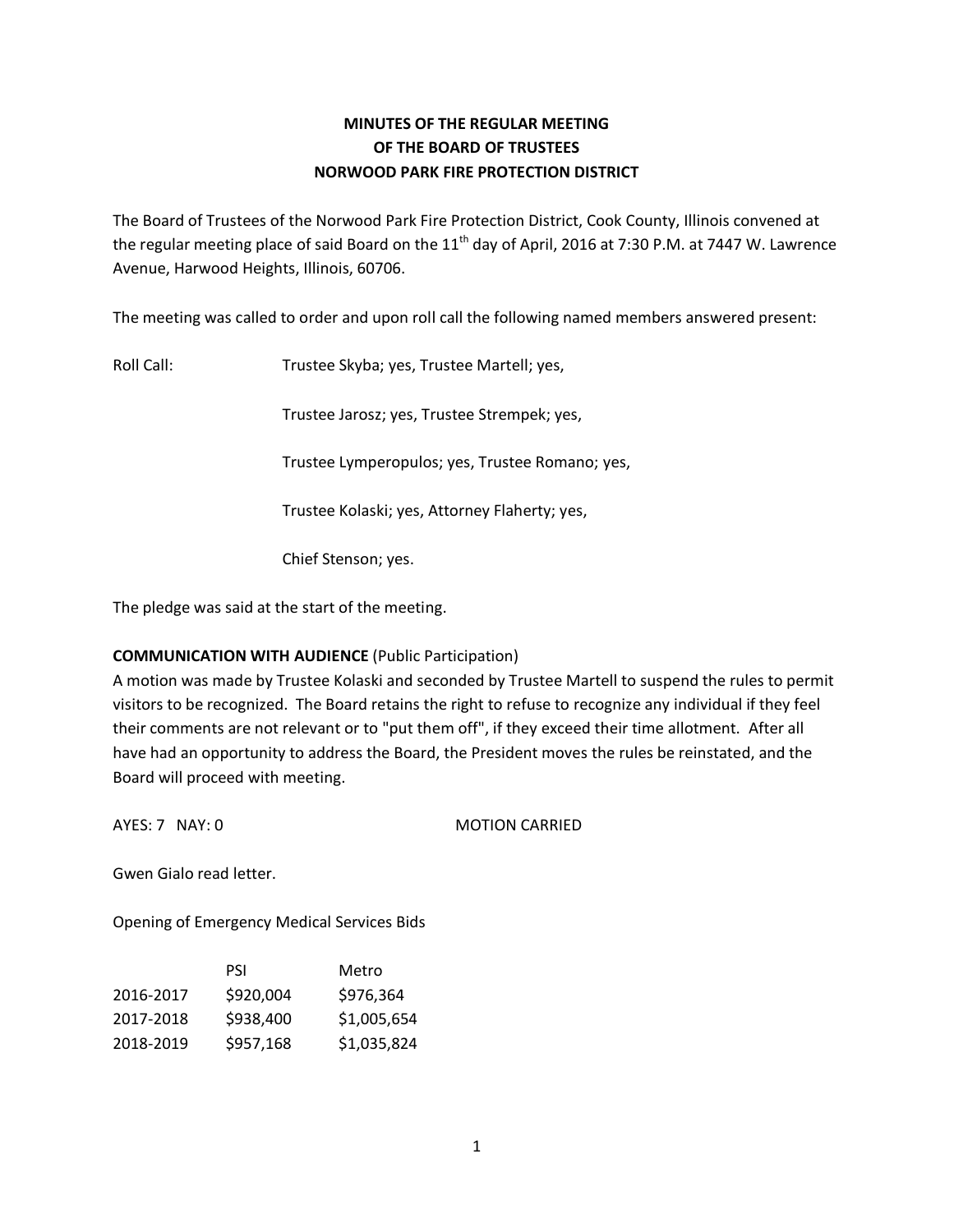Metro included a second model which is a risk sharing model.

|                     |                           | Norwood Park Guaranteed       |
|---------------------|---------------------------|-------------------------------|
|                     |                           | <b>Maximum Annual Payment</b> |
|                     | Cost of Paramedic Service | to Metro                      |
| Cost for year one   | \$979,364                 | \$167,364                     |
| Cost for year two   | \$1,005,654               | \$190,654                     |
| Cost for year three | \$1,035,824               | \$217,824                     |

Motion by Trustee Romano and seconded by Trustee Lymperopulos to table action on the bids for a determination by staff as to the compliance with specifications.

Trustee Romano states that the Finance Committee needs to review the bids and have the attorney review it as well.

Attorney Flaherty states that we may want to do this before the May board meeting since this begins in July. Trustee Martell stated that the Finance Committee will meet and then hold a Special Meeting of the board to vote with the recommendation from the Finance Committee. Discussion.

Trustee Martell stated for clarification that the second model proposed by Metro will not be considered since it did not meet the specifications. Discussion.

| Roll Call:     | Trustee Romano; yes, Trustee Lymperopulos; yes,                                                                                              |  |  |
|----------------|----------------------------------------------------------------------------------------------------------------------------------------------|--|--|
|                | Trustee Kolaski; yes, Trustee Jarosz; yes,                                                                                                   |  |  |
|                | Trustee Skyba; yes, Trustee Martell; yes,                                                                                                    |  |  |
|                | Trustee Strempek; yes.                                                                                                                       |  |  |
| AYES: 7 NAY: 0 | <b>MOTION CARRIED</b>                                                                                                                        |  |  |
|                | Motion by Trustee Jarosz and seconded by Trustee Skyba to approve the payment of all current<br>disbursements in the amount of \$428,836.24. |  |  |

Roll Call: Trustee Jarosz; yes, Trustee Skyba; yes,

Trustee Martell; yes, Trustee Strempek; yes,

Trustee Kolaski; yes, Trustee Romano; yes,

Trustee Lymperopulos; yes.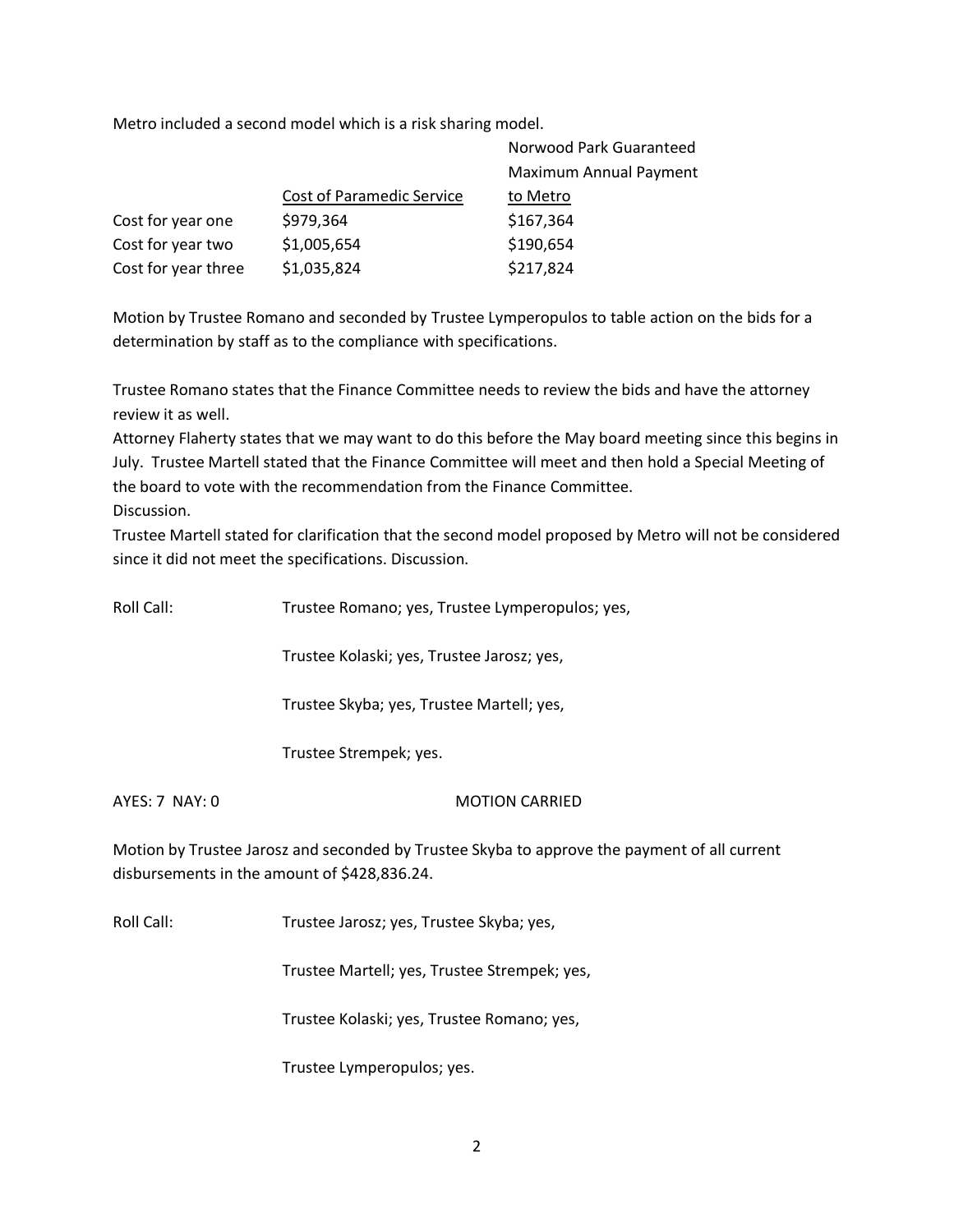## AYES: 7 NAY: 0 MOTION CARRIED

Motion by Trustee Kolaski and seconded by Trustee Lymperopulos to approve the minutes of the Regular Session meeting held on March 14<sup>th</sup>, 2016.

| Roll Call:                        | Trustee Skyba; yes, Trustee Jarosz; yes,                                                           |  |
|-----------------------------------|----------------------------------------------------------------------------------------------------|--|
|                                   | Trustee Martell; yes, Trustee Strempek; yes,                                                       |  |
|                                   | Trustee Lymperopulos; yes, Trustee Romano; yes,                                                    |  |
|                                   | Trustee Kolaski; yes.                                                                              |  |
| AYES: 7 NAY: 0                    | <b>MOTION CARRIED</b>                                                                              |  |
| on March 14 <sup>th</sup> , 2016. | Motion by Trustee Skyba and seconded by Trustee Kolaski to approve the Closed Session meeting held |  |
| Roll Call:                        | Trustee Skyba; yes, Trustee Jarosz; yes,                                                           |  |
|                                   | Trustee Martell; yes, Trustee Strempek; yes,                                                       |  |
|                                   | Trustee Lymperopulos; yes, Trustee Romano; yes,                                                    |  |

Trustee Kolaski; yes.

AYES: 7 NAY: 0 MOTION CARRIED

Motion by Trustee Jarosz and seconded by Trustee Strempek to approve the minutes of the Special meeting held on March 28<sup>th</sup>, 2016.

Roll Call: Trustee Skyba; yes, Trustee Kolaski; yes,

Trustee Martell; yes, Trustee Strempek; yes,

Trustee Lymperopulos; abstain, Trustee Romano; yes,

Trustee Jarosz; yes.

AYES: 7 NAY: 0 MOTION CARRIED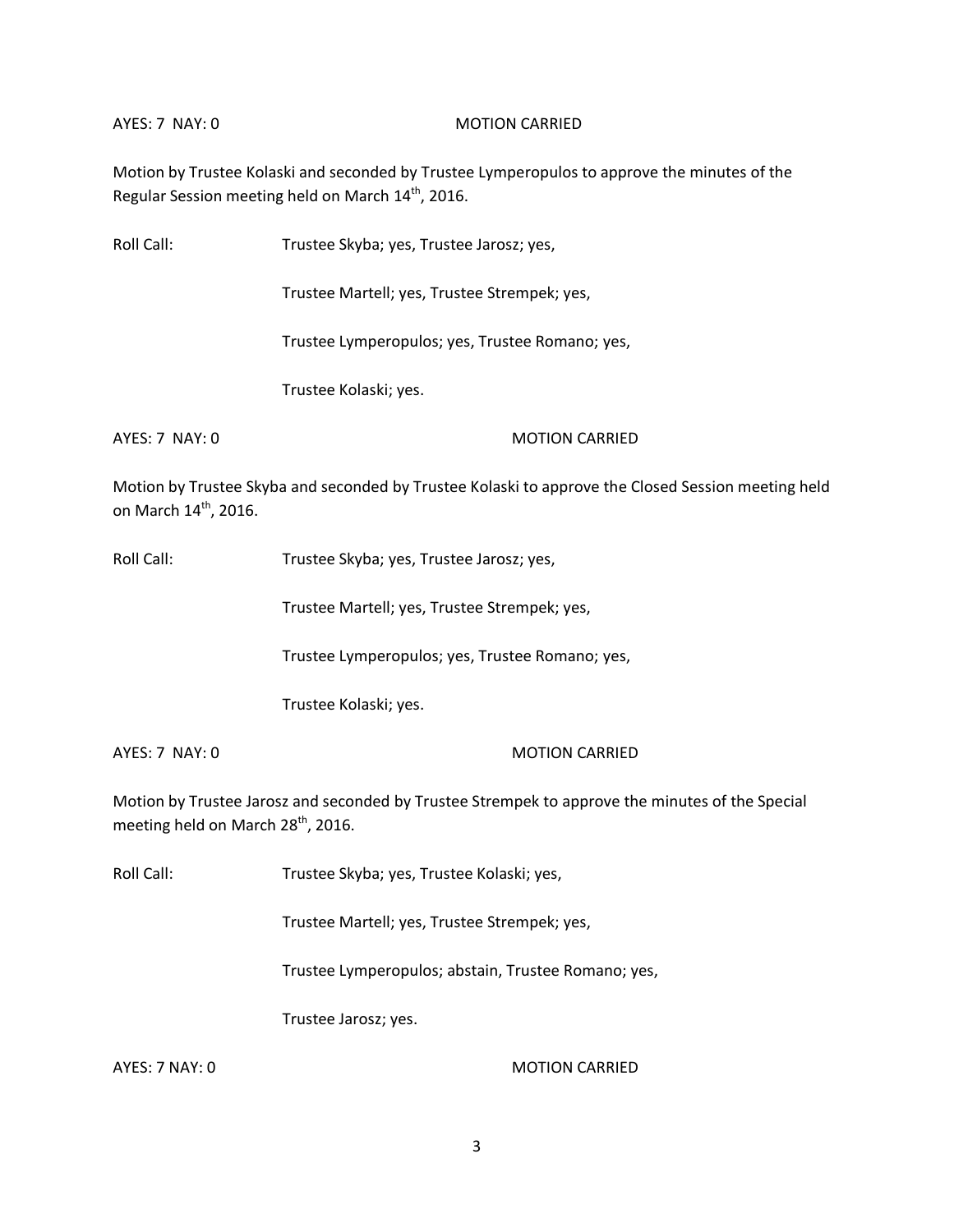# **TREASURER'S REPORT**

# Schedule of Assets (Arising from Cash Transactions) February  $29<sup>th</sup>$ , 2016

| Assets                                                      |                |
|-------------------------------------------------------------|----------------|
| Checking and money market accounts (interest rate-APY):     |                |
| Plaza Bank checking #4303503 (0.046%)                       | \$7,791.09     |
| Plaza Bank money market #4303498 (0.295%)                   | 1,630,186.60   |
| Plaza Bank ambulance billing money market #4304492 (0.295%) | 285,062.13     |
| Plaza Bank-Medical #1003102                                 | 491.04         |
| Total checking and money market accounts                    | \$1,923,530.86 |
| Certificates of deposit (interest rate and maturity):       |                |
| Plaza Bank (0.65%, 03/02/17)                                | 631,101.96     |
| Belmont Bank and Trust (1.00% 08/23/16)                     | 551,525.50     |
| Belmont Bank (1.00% 08/05/16)                               | 126,968.01     |
| Plaza Bank (0.65% 03/18/16)                                 | 428,435.17     |
| Belmont Bank (1.00% 08/21/16)                               | 527,282.09     |
| Belmont Bank (.996% 07/19/16)                               | 372,538.19     |
| Total certificates of deposit                               | 2,637,850.92   |
| Total checking, money market and certificates of deposit    | \$4,561,381.78 |

Motion by Trustee Skyba seconded by Trustee Romano to approve the Treasurer's report as presented from the Financial Statement for March 2016**.** 

Trustee Romano stated there is a CD on the financial statement showing 03-18-16 maturity date, this has been rolled over and has a rate of 1%, and we are waiting for the paperwork from the bank.

In the financial statements our revenue balance is large since we have received a big bulk of our tax money, we will have expenditures that we'll continue to pay over the next couple months and that balance will go down.

Discussion.

Assets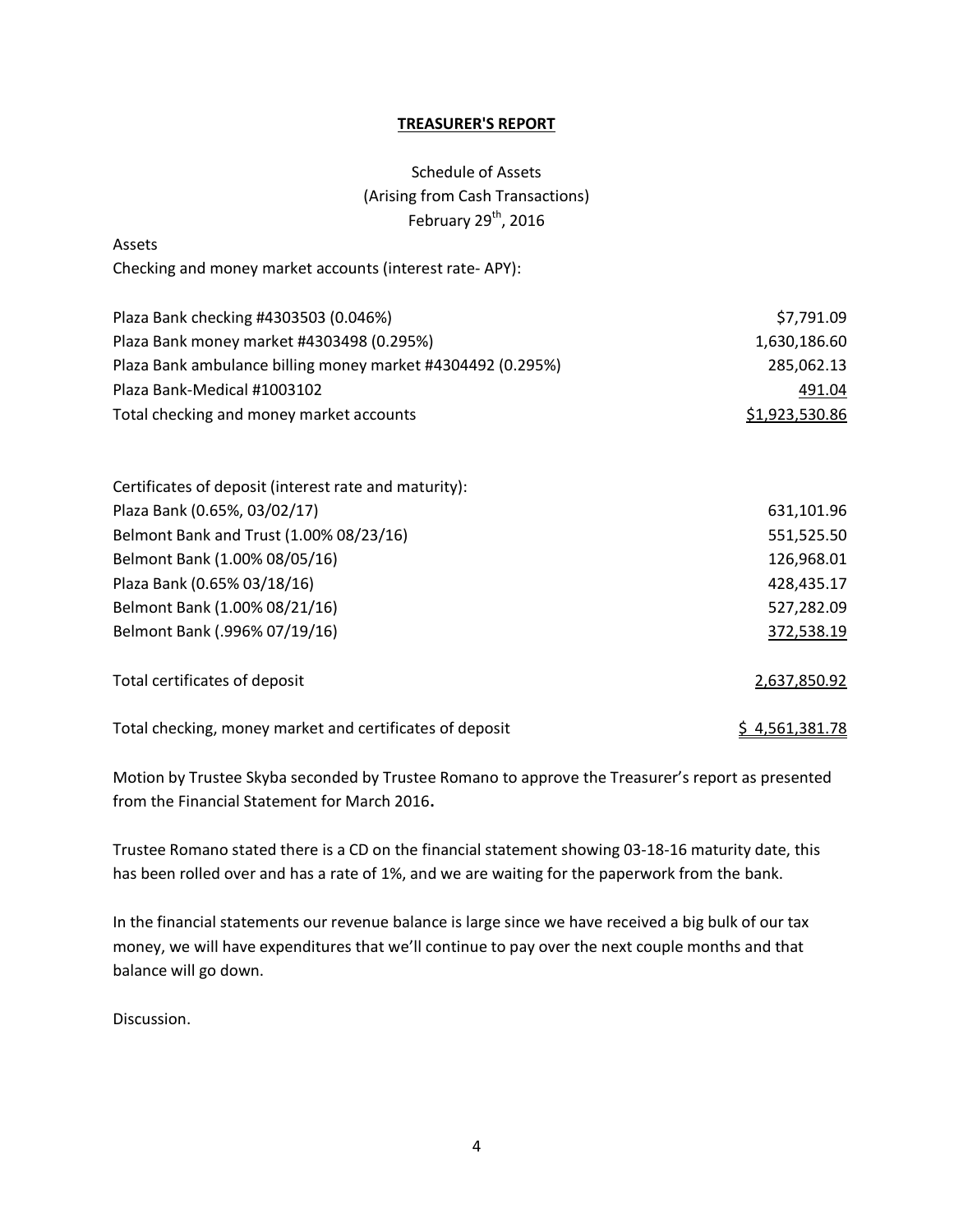Roll Call: Trustee Skyba; yes, Trustee Romano; yes, Trustee Martell; yes, Trustee Jarosz; yes, Trustee Strempek; yes, Trustee Kolaski; yes, Trustee Lymperopulos; yes. AYES: 7 NAY: 0 MOTION CARRIED

# **Chiefs Report:**

All Trustees received a copy of the alarm report and training report.

All Trustees received a copy of the inspection report along with the list of completed inspections for this month.

Consolidated Dispatch has been talked about at our previous meeting. We need to have a plan in place by July 1, 2016 and implement it by July 1, 2017. Norridge, Harwood Heights and Schiller Park have entered into an agreement to have a study done on the feasibility of them consolidating (along with us). The study should take 6 weeks and then we should have an idea on what we are going to do. We already have a quote from Norcom so we should have options. Wednesday I will be going with the group to Schiller Park to see their dispatch.

On the agenda I have a couple of items we need to purchase. I have researched these items and put the average cost for purchase. I will be going to FDIC in Indianapolis next week and there will be a wide variety of these items that we can choose from. I might be able to get a good show price so I left it as not to exceed so we can get the best deal.

As I mentioned, I will be going to FDIC along with Deputy Chief Johnson, Dan Davila and Leigh Unger. We will leave on Thursday April 21<sup>st</sup> and returning on Saturday morning the 23<sup>rd</sup>. The Shift Commander will be in charge until our return.

The electrical panels have been installed and the new circuit for the sign is completed. The old sign has been removed and taken to the shop to be constructed. The new unit should be installed within the next two weeks.

The roof project is on schedule, DC Johnson talked with STI today and they said the ad will be sent out on May  $1<sup>st</sup>$  with the pre-bid meeting scheduled for May  $16<sup>th</sup>$ . He suggested the bids go to them and they can open them on June  $6<sup>th</sup>$  and they will review them and have them ready for the board meeting on June 13<sup>th</sup> so we could award the bid that night. Attorney Flaherty stated that the bids need to be opened at the fire department. Discussion. The bids will be opened at the June  $13<sup>th</sup>$  meeting. STI is concerned that some companies would have already scheduled jobs.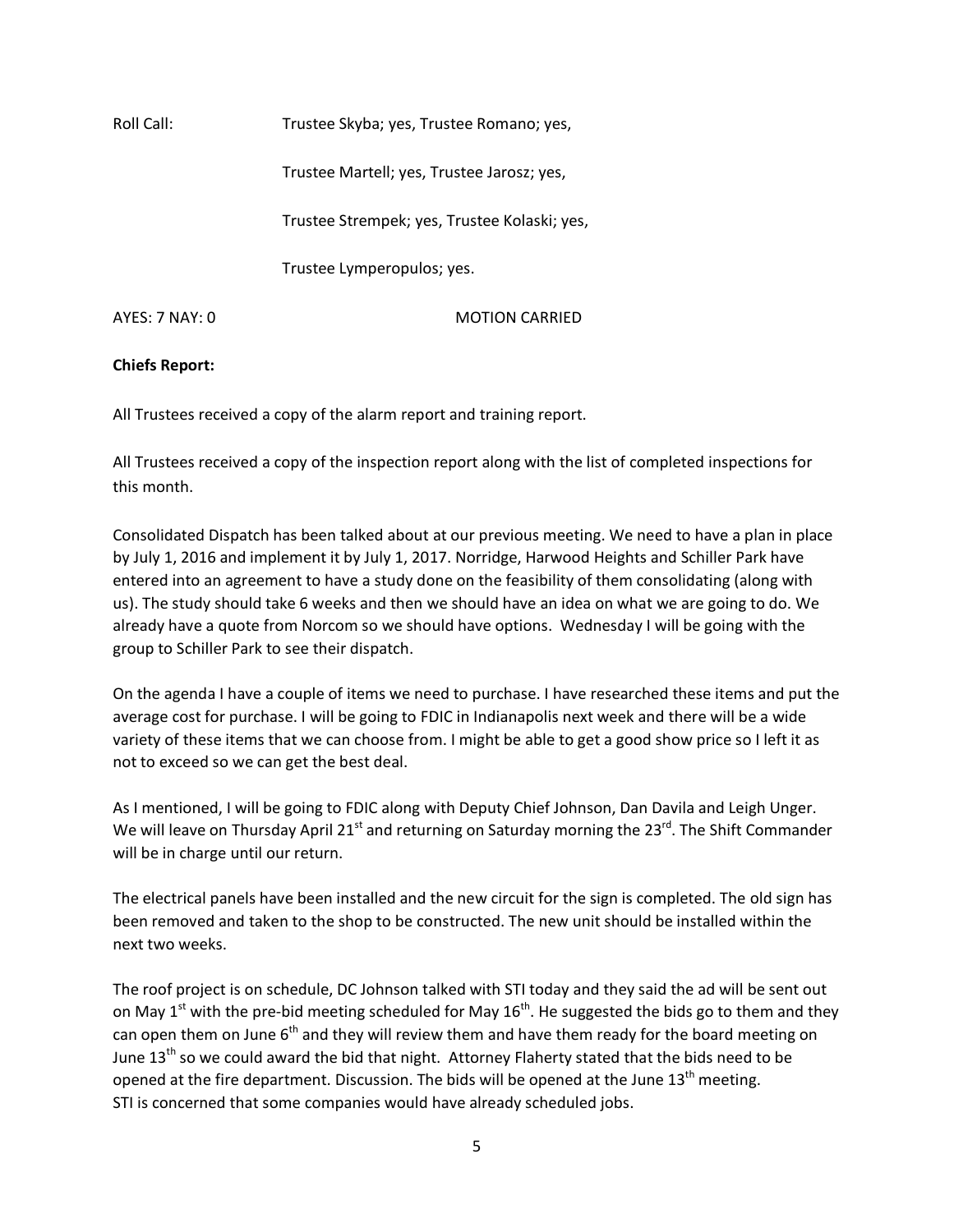There was talk about moving the flag pole to make everything symmetrical out front when we put up the monument. The sign company has a designer that will take pictures and design the area in front of the building. They will do it at a cost of \$300.

There are several Trustees who have not completed their economic interest statement. You have until May  $1<sup>st</sup>$  to complete.

Motion by Trustee Jarosz and seconded by Trustee Martell to accept the Chief's Report for March 2016 as presented by the Chief.

AYES: 7 NAY: 0 MOTION CARRIED

# **Attorney Report:**

Attorney Has 6 items to discuss, two being closed session items involving litigation and retiree benefits.

Update on the Rules and Regulations, there is a delay, the Union attorney has five additional issues to discuss and it should be in his email by morning.

Possible annexation by Park Ridge for the VFW Hall, after reviewing with the Chief they do have the right to do this. Discussion. There is a possibility to get some money from the developer but since it is currently tax exempt property that would not happen. If it gets reassessed prior to the annexation there is a possibility.

Rumor of a TIF for a Special Service District, this could turn into a TIF District or a sales tax rebate. If they want to go the TIF route they have to have a tax board and the District would be part of this. Need to keep an eye on it and see what happens so we can act if needed. Explanation on how TIF's work, we will have to keep an eye on it.

Ability to accept donations and that those donations are tax exempt through IRS tax code 170, the situation which the funds are used must be specific for the District and then a letter maybe issued to the donor for tax purposes. Trustee Romano asked if we could become a 501c3 but Attorney Flaherty does not see the benefit for it since a District is exempt and there is paperwork and tax reporting that would have to be completed.

# **President Report:**

Trustee Martell stated they will move along with the bids received tonight and they will bring this to a close, things are moving along.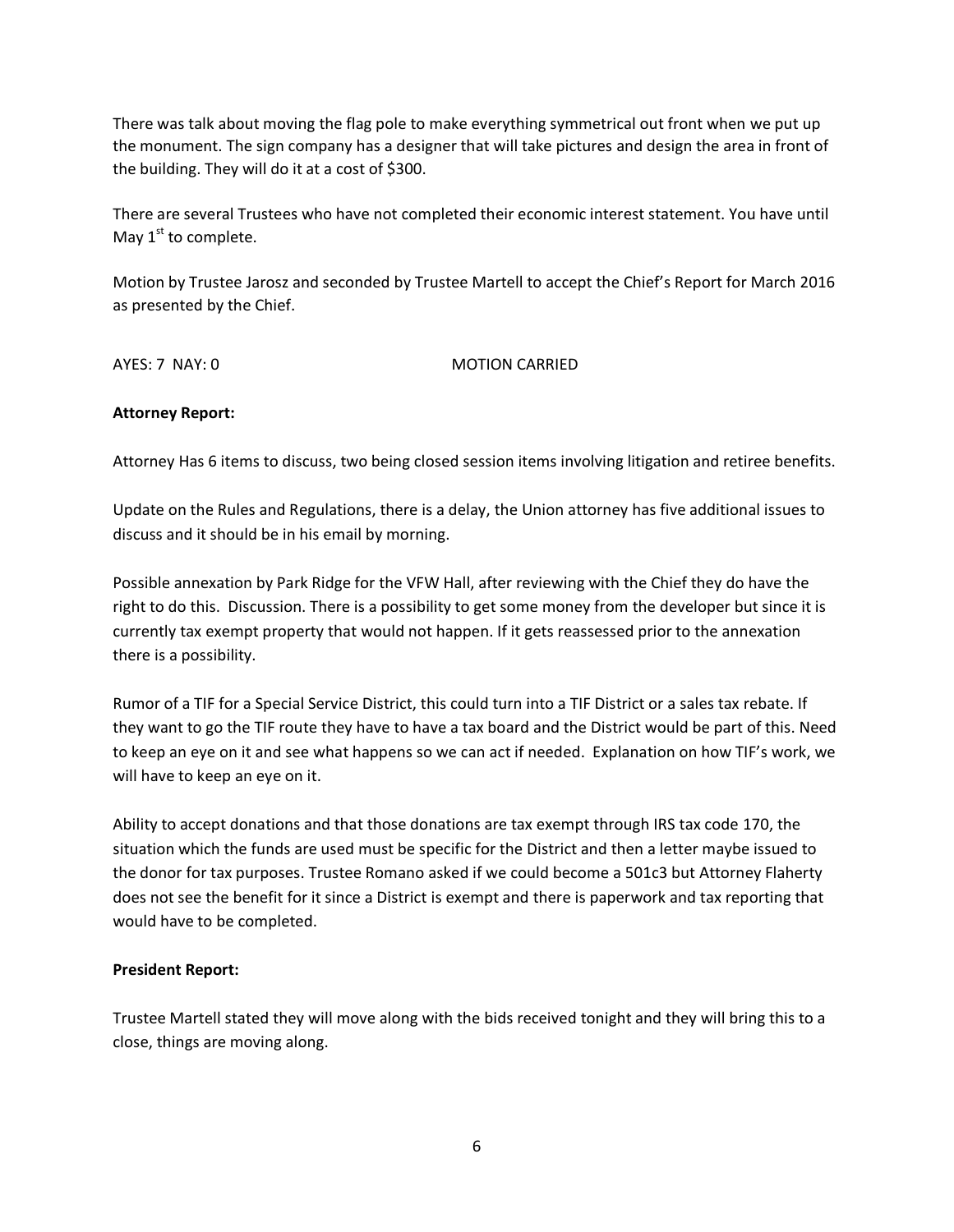# **Committee Reports:**

Finance Committee- Trustee Romano stated they will hold a committee meeting to discuss the paramedic contract and also need to get together to see what we are going to do about the audit and payroll. The key one is the paramedic contract on Thursday at 7:30pm. There will be CD's coming due soon and we will have to retain the one in July for the roof project.

Building and Equipment Committee- Trustee Lymperopulos stated the chief covered it.

Information Technology Committee - Chairman Strempek has nothing to report at this time.

Policy Committee- Trustee Kolaski stated that there is nothing at this time. Waiting for the Union's attorney to respond.

Strategic Planning Committee- Trustee Martell stated they will have another meeting.

Human Capital Committee-Trustee Skyba stated there is nothing at this time.

Community Relations Committee- Trustee Jarosz stated there is a meeting tomorrow night at 7pm for the 75<sup>th</sup> Anniversary.

Pension Fund-Trustee Romano stated there is a Pension meeting on the 29<sup>th</sup>. Trustee Martell asked about any updates on hearings, there is nothing at this time.

# **Old Business:**

None.

## **New Business**:

Motion by Trustee Martell and seconded by Trustee Kolaski to approve the purchase of an adult advanced critical care airway training (for intubation and cricothyrotomy) and infant airway intubation head at a cost not to exceed \$3,500.00.

Roll Call: Trustee Martell; yes, Trustee Kolaski; yes,

Trustee Skyba; yes, Trustee Jarosz; yes,

Trustee Lymperopulos; yes, Trustee Romano; yes,

Trustee Strempek; yes.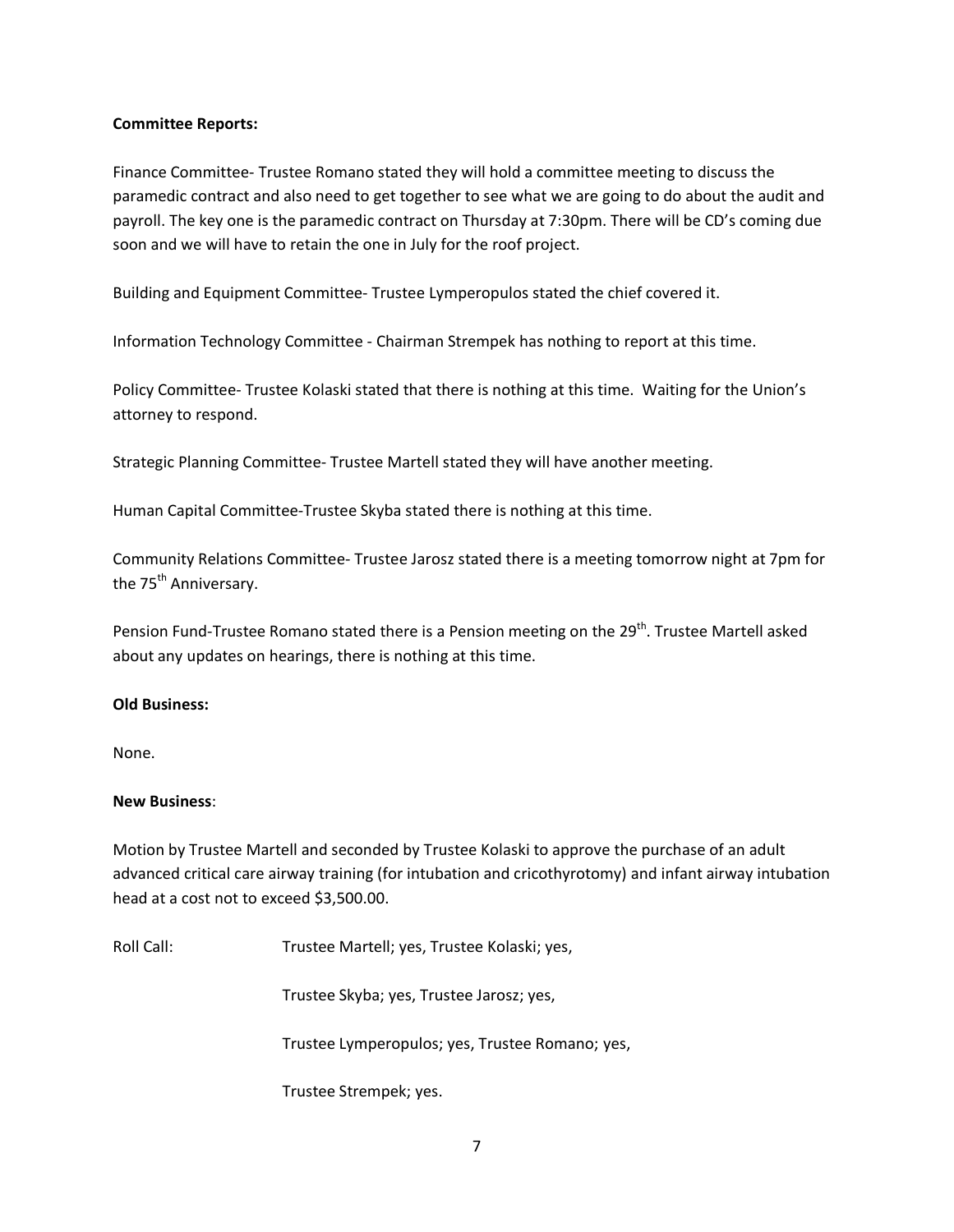# AYES:7 NAY: 0 MOTION CARRIED

Motion by Trustee Martell and seconded by Trustee Strempek to approve the purchase of one Akron Revolution Intake Valve at a cost not to exceed \$1,450.00.

Chief Stenson explained what this item is and that he will be trying to find a good price at FDIC.

Roll Call: Trustee Skyba; yes, Trustee Martell; yes,

Trustee Strempek; yes, Trustee Romano; yes,

Trustee Lymperopulos; yes, Trustee Jarosz; yes,

Trustee Kolaski; yes.

AYES: 7 NAY: 0 MOTION CARRIED

Motion by Trustee Martell and seconded by Trustee Lymperopulos to approve the internship for Haylie Stec, at a salary of \$10.00 per hour, not to exceed 40 hours per week with a maximum of 400 hours. Cost not to exceed \$4,000.00.

Discussion on minimum wage and what job duties were.

Roll Call: Trustee Skyba; yes, Trustee Martell; yes,

Trustee Lymperopulos; yes, Trustee Kolaski; yes,

Trustee Jarosz; yes, Trustee Strempek; yes,

Trustee Romano; yes.

AYES: 7 NAY: 0 MOTION CARRIED

Motion by Trustee Kolaski and seconded by Trustee Strempek to go into Closed Session to discuss minutes of closed sessions for purposes of approval or review for public disclosure (5 ILCS 120/2(c)(21)), The appointment, employment, compensation, discipline, performance or dismissal of specific employee (5 ILCS 120/2(c)(1) and Litigation (5 ILCS 120/2(c)(11)).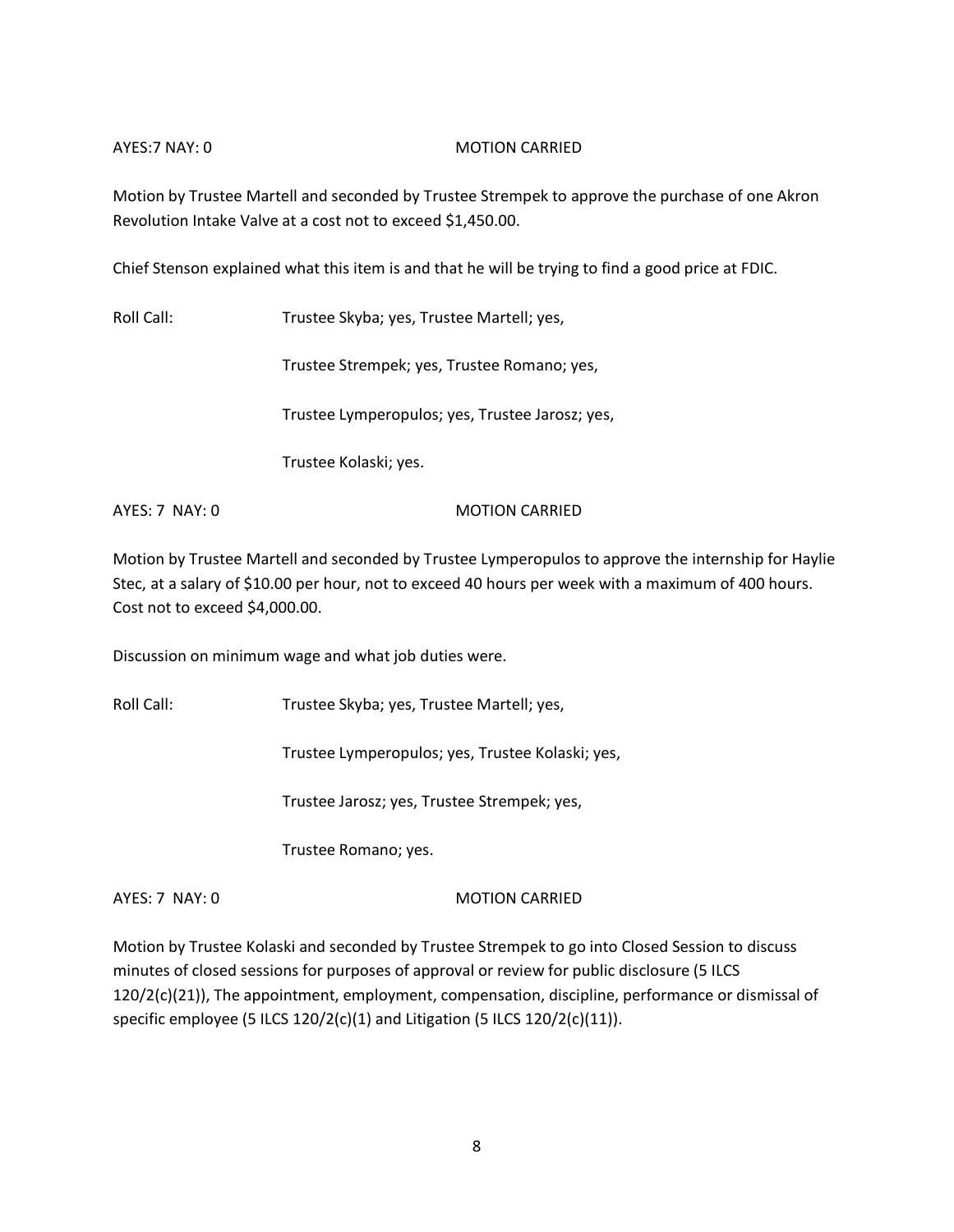Roll Call: Trustee Kolaski; yes, Trustee Strempek; yes,

Trustee Romano; yes, Trustee Lymperopulos; yes,

Trustee Skyba; yes, Trustee Jarosz; yes,

Trustee Martell; yes.

AYES:6 NAY: 0 MOTION CARRIED

Went into Closed Session at 8:22 pm

Return to open session at 9:00. No votes taken.

Roll Call: Trustee Skyba; yes, Trustee Martell; yes,

Trustee Jarosz; yes, Trustee Strempek; yes,

Trustee Lymperopulos; yes, Trustee Romano; yes,

Trustee Kolaski; yes, Attorney Flaherty, yes,

Chief Stenson; yes.

Motion by Trustee Romano and seconded by Trustee Lymperopulos to approve the destruction of Closed Session audio tapes from November 2013 up to and including August 2014.

Roll Call: Trustee Skyba; no, Trustee Martell; yes,

Trustee Strempek; yes, Trustee Romano; yes,

Trustee Lymperopulos; yes, Trustee Jarosz; yes,

Trustee Kolaski; yes.

AYES: 6 NAY: 1 MOTION CARRIED